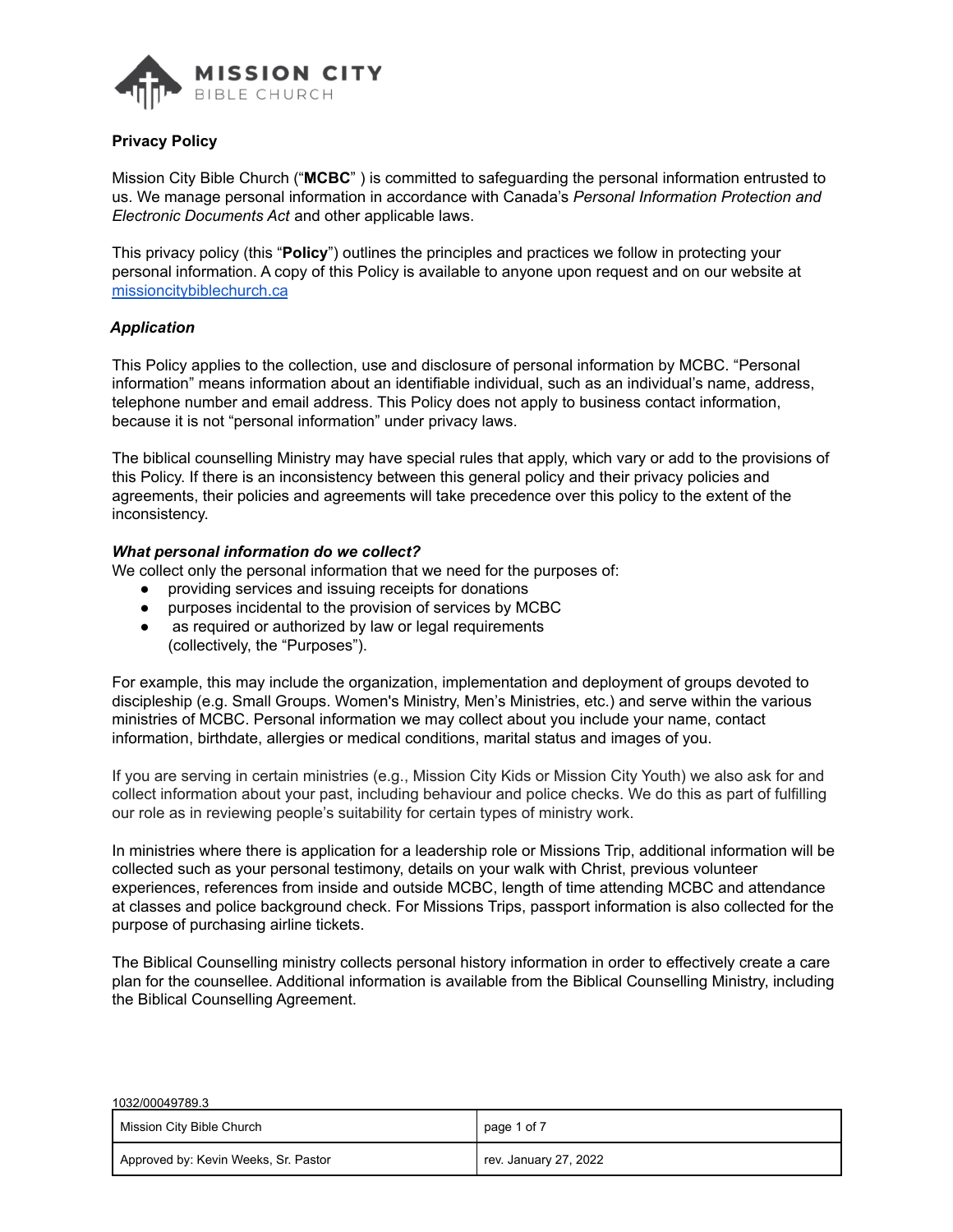

 $10000000000000$ 

### *Consent*

We ask for consent to collect, use or disclose personal information as set out in this Policy, or in specific circumstances where doing so is required by law. For collecting personal information, the consent typically takes the form of a person providing the information in response to a request from us. Thereafter, personal information is used, and disclosed as provided in this Policy, or as required by law.

### *How do we use and disclose personal information?*

We use and disclose personal information only for the Purposes, and may be shared with the Elders, pastors, officers, employees, volunteers and ministries of MCBC, as necessary for the Purposes. This includes, for example, personal information gathered in one context (e.g., a discipleship group) being provided to the leaders of other ministries inside MCBC; and your name, contact information and/or image that is gathered by the leader of a "Discipleship Group" being shared with the leadership of MCBC, or other ministries of MCBC.

The one exception to this sharing is with respect to Biblical Counselling, where personal information gathered by staff and volunteers in that Ministry is not shared with other groups but only with the Elders of MCBC and internally within the biblical counselling ministry at MCBC.

### *Access to records containing personal information*

Subject to the terms of this Policy, individuals have a right to access their own personal information in a record that is in custody or under the control of MCBC, unless doing so would conflict with law or violate the privacy of another individual under this Policy.

If we refuse a request in whole or in part, we will provide the reasons for the refusal. In some cases where exceptions to access apply, we may withhold that information and provide you with the remainder of a record.

You may make a request for access to your personal information by writing to MCBC's Compliance Officer (see below). You must provide sufficient information in your request to allow us to identify the information you are seeking.

You may also request information about our use of your personal information. In addition, you may request a correction of an error or omission in your personal information.

We will try to respond to your request within 45 calendar days, barring unusual circumstances. While usually there is no fee, if we incur more than nominal costs in responding to your request (other than to correct information), we may tell you in advance and then charge a small fee to cover our costs to process your request.

| 1032/00049789.3                      |                       |  |
|--------------------------------------|-----------------------|--|
| Mission City Bible Church            | page 2 of 7           |  |
| Approved by: Kevin Weeks, Sr. Pastor | rev. January 27, 2022 |  |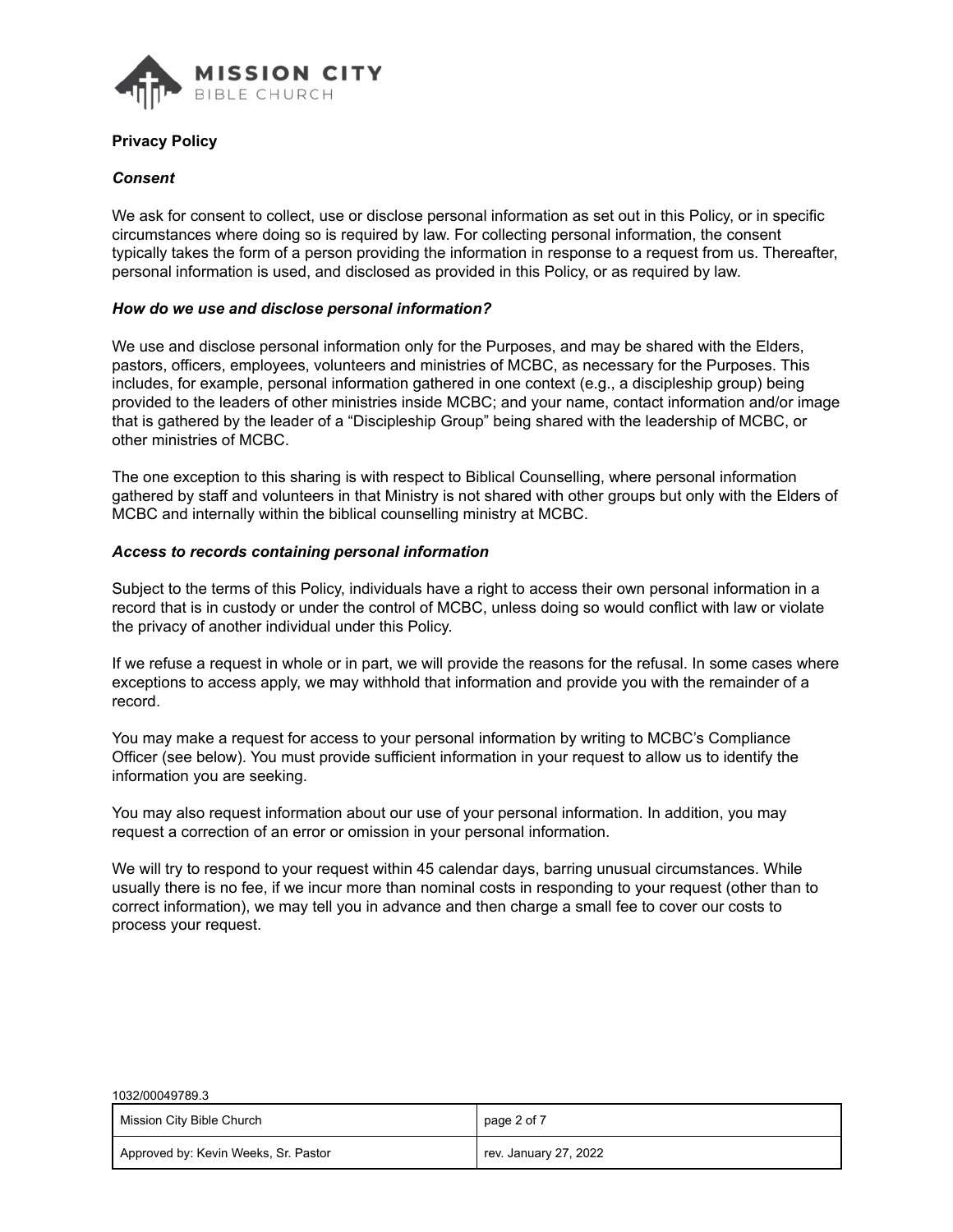

### *Questions and complaints*

If you have a question or concern about any collection, use or disclosure of personal information by MCBC, or about a request for access to your own personal information, please contact MCBC's Compliance Officer (see next section).

#### **Mission City Bible Church***'s Personal Information Compliance Officer*

Ellie Kendrick is MCBC's personal information compliance officer (the "**Compliance Officer**"), whose mandate includes ensuring that MCBC complies with all applicable privacy laws. You may contact the Compliance Officer at:

Ellie Kendrick Privacy Compliance Officer 1100 Clarence St. S. Unit 103B Brantford, ON N3S 7N8 ekendrick@missioncitybiblechurch.ca

The role and responsibility of the Compliance Officer are described in more detail below. The Compliance Officer is given the authority to amend our Policy from time to time to reflect compliance with the law and the following general principles.

#### *General Principles*

#### **1. Accountability**

 $10000000000000$ 

1.1 All persons, whether employees, volunteers, or board or team members who collect, process, or use personal information shall be accountable for such information to the Compliance Officer.

1.2 The Compliance Officer shall use contractual or other appropriate means as determined by the Compliance Officer to protect personal information at a level comparable to this policy while a third party has this information.

1.3 Personal information to be collected is done only using applications and forms approved by the Compliance Officer. All methods of retention of information are according to the Compliance Officer's instructions.

1.4 Any person who believes MCBC uses personal information collected, retained, or used other than for the Purposes may contact the Compliance Officer to register a complaint or to make any related inquiry.

1.5 Upon receiving a complaint from any person regarding the collection, retention, or use of personal information, the Compliance Officer shall promptly investigate the complaint and notify the person who complained about his/her findings and corrective action taken, if any.

| 1032/00049789.3                      |                       |
|--------------------------------------|-----------------------|
| Mission City Bible Church            | page 3 of 7           |
| Approved by: Kevin Weeks, Sr. Pastor | rev. January 27, 2022 |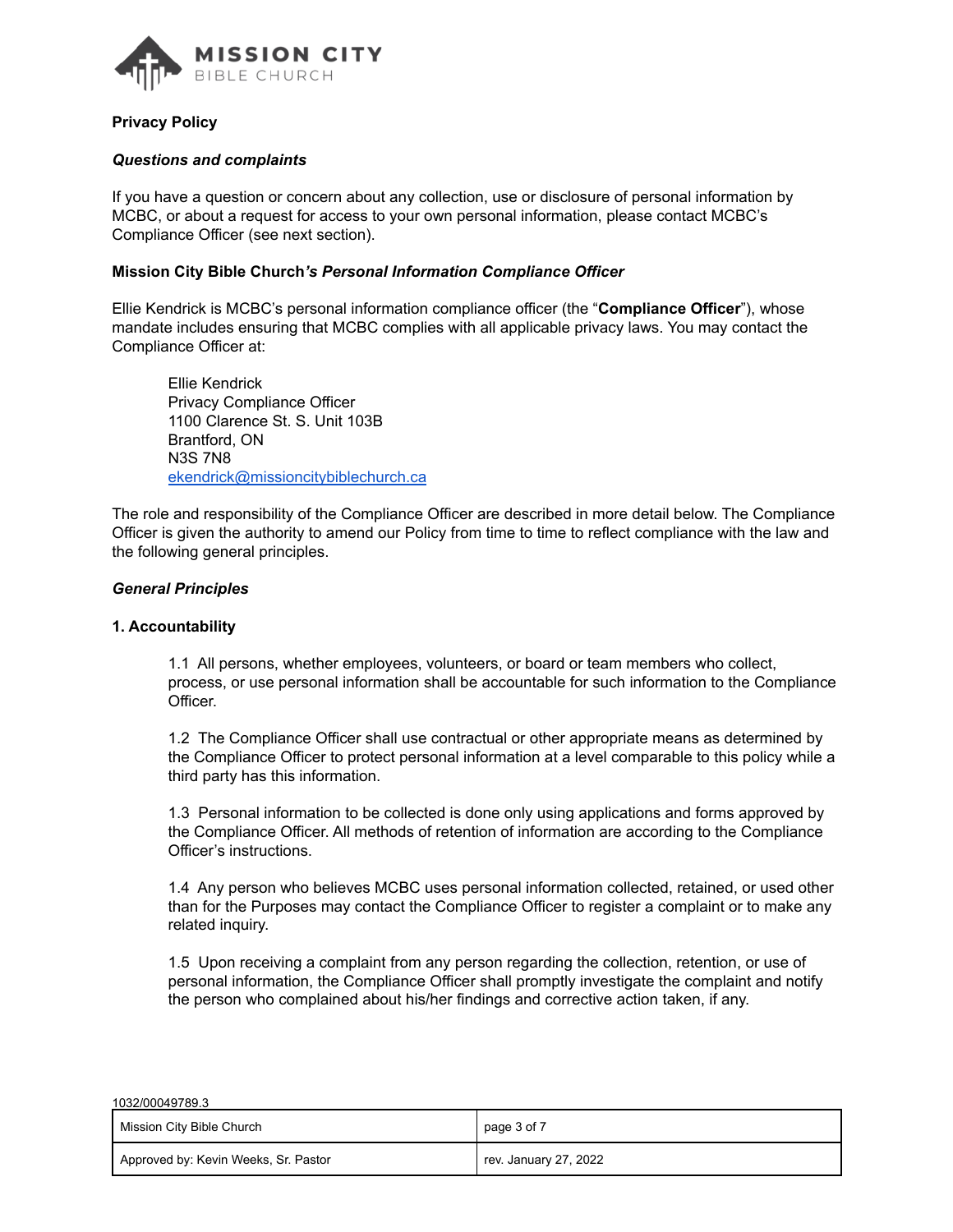

1.6 Upon receiving the response from the Compliance Officer, the person who filed the complaint may, if he/she is not satisfied, appeal to MCBC's Board of Elders to review and determine the disposition of the complaint at issue.

1.7 The Compliance Officer shall communicate and explain this policy and give training regarding it to all employees and volunteers who might be in a position to collect, retain, or use personal information.

# **2. Identifying Purposes**

2.1 The Compliance Officer shall ensure that only information needed to fulfill purposes for which the information is to be collected is asked for on the forms/applications MCBC uses.

2.2 The Compliance Officer shall ensure that the purpose is, if not as set out in this Policy, implied or specified at or before the time of collecting the personal information from an individual.

2.3 The Compliance Officer shall ensure that the information collected will not be used for any other purpose before obtaining the individual's approval, unless the new purpose is required by law.

2.4 The Compliance Officer shall ensure that a person collecting personal information will be able to explain to the individual why this is being done.

# **3. Consent**

1032/00049789.3

3.1 The Compliance Officer shall ensure that the individual from whom personal information is collected consents to this and to it being used and disclosed in accordance with this Policy. A person giving consent has the right to withdraw consent.

3.2 The Compliance Officer shall take steps to ensure that an individual can reasonably understand why and how the information will be used when the consent is given. This may take the form of simply noting that the personal information shall be used and disclosed in accordance with this Policy.

3.3 The Compliance Officer shall ensure that where implied consent cannot be assumed, express consent is obtained wherever possible and appropriate.

3.4 The Compliance Officer shall ensure that the express consent obtained from an individual is clear and in an appropriately verifiable form whether it be paper form or electronic form.

3.5 The Compliance Officer shall ensure that the individual may withdraw consent at any time, subject to legal or contractual restrictions and reasonable notice. The individual shall promptly be informed of the withdrawal's implications.

3.6 Individuals have the right to access their personal data, to object to the processing of their personal data, to correct and, in accordance with this Policy, erase their personal data and to export their personal data.

| Mission City Bible Church            | page 4 of 7           |
|--------------------------------------|-----------------------|
| Approved by: Kevin Weeks, Sr. Pastor | rev. January 27, 2022 |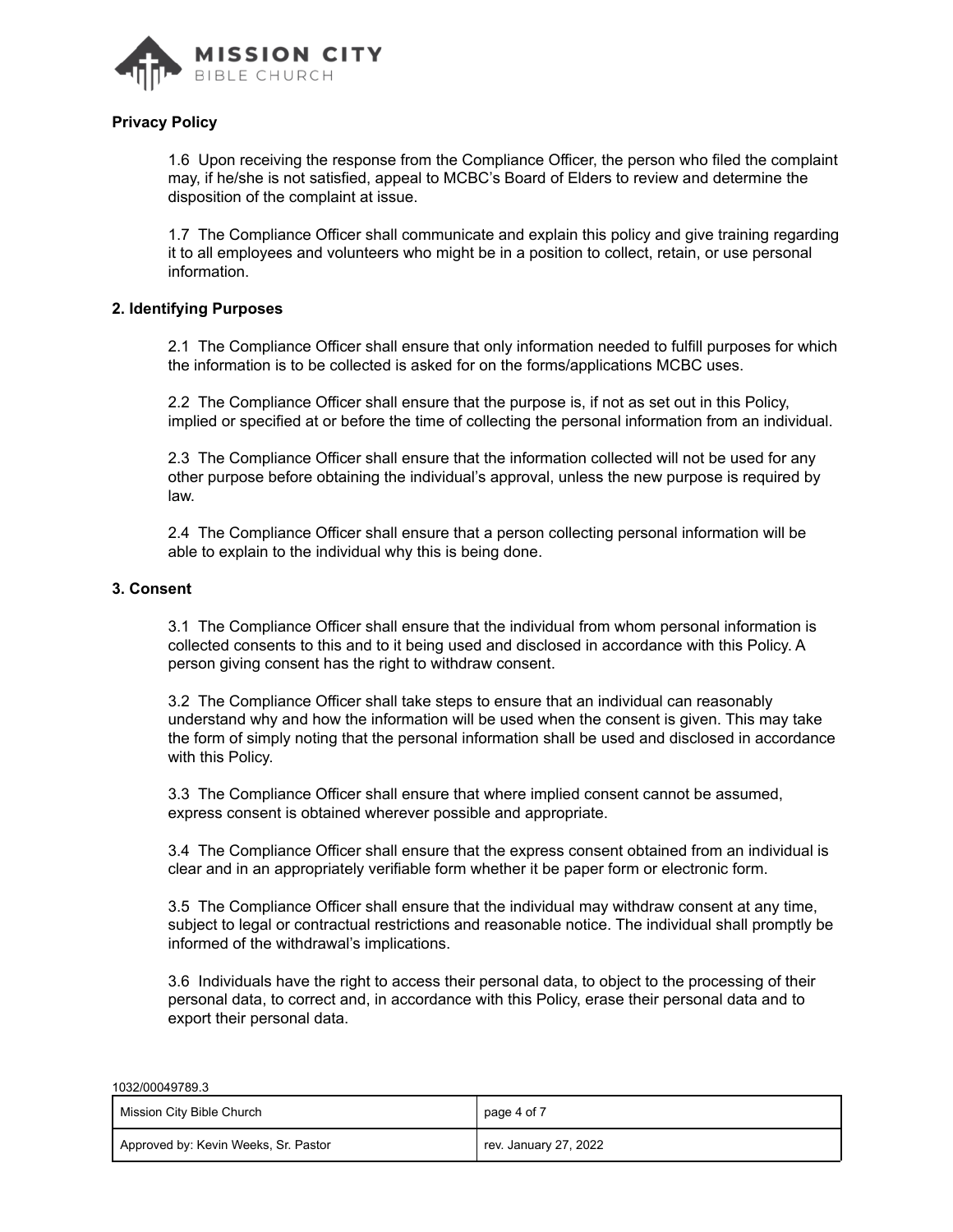

### **4. Limiting Collection**

4.1 The Compliance Officer shall ensure that personal information is not collected indiscriminately. Both the amount and type of information collected shall be limited to that which is necessary to fulfill the purposes identified.

4.2 The Compliance Officer shall ensure that information is collected only by fair and lawful means.

### **5. Limiting Use, Disclosure, and Retention**

5.1 The Compliance Officer shall take steps to ensure personal information is not used or disclosed for purposes other than the Purposes.

5.2 The Compliance Officer shall ensure that all personal information is destroyed, erased, or made anonymous as soon as the purpose for which it was collected is no longer relevant, or as permitted by law. Except as required to be retained by law, all personal information shall be deleted, erased, or made anonymous no later than seven years after the purpose for which it was collected has been completed.

### **6. Accuracy**

6.1 The Compliance Officer shall take all reasonable steps to ensure that personal information is sufficiently up to date to minimize the possibility that inappropriate information might be used to make a decision about an individual.

6.2 The Compliance Officer shall ensure that MCBC does not routinely update personal information, unless it is necessary to fulfill the Purposes.

### **7. Safeguards**

7.1 The Compliance Officer shall ensure that MCBC has security safeguards to protect personal information against loss or theft, as well as unauthorized access, disclosure, copying, use, or modification. This shall reflect the level of sensitivity of such information, and may touch on the amount, distribution, format, and the method of storage.

7.2 The Compliance Officer shall ensure that the protection methods include, a. physical measures, for example, locked filing cabinets and restricted access to offices; b. organizational measures, for example, security clearance and limiting access on a "need-to-know" basis; and

c. technological measures, for example, the use of passwords and encryption.

7.3 The Compliance Officer shall ensure that all employees and volunteers know the importance of keeping personal information confidential.

| 1032/00049789.3                      |                       |  |
|--------------------------------------|-----------------------|--|
| Mission City Bible Church            | page 5 of 7           |  |
| Approved by: Kevin Weeks, Sr. Pastor | rev. January 27, 2022 |  |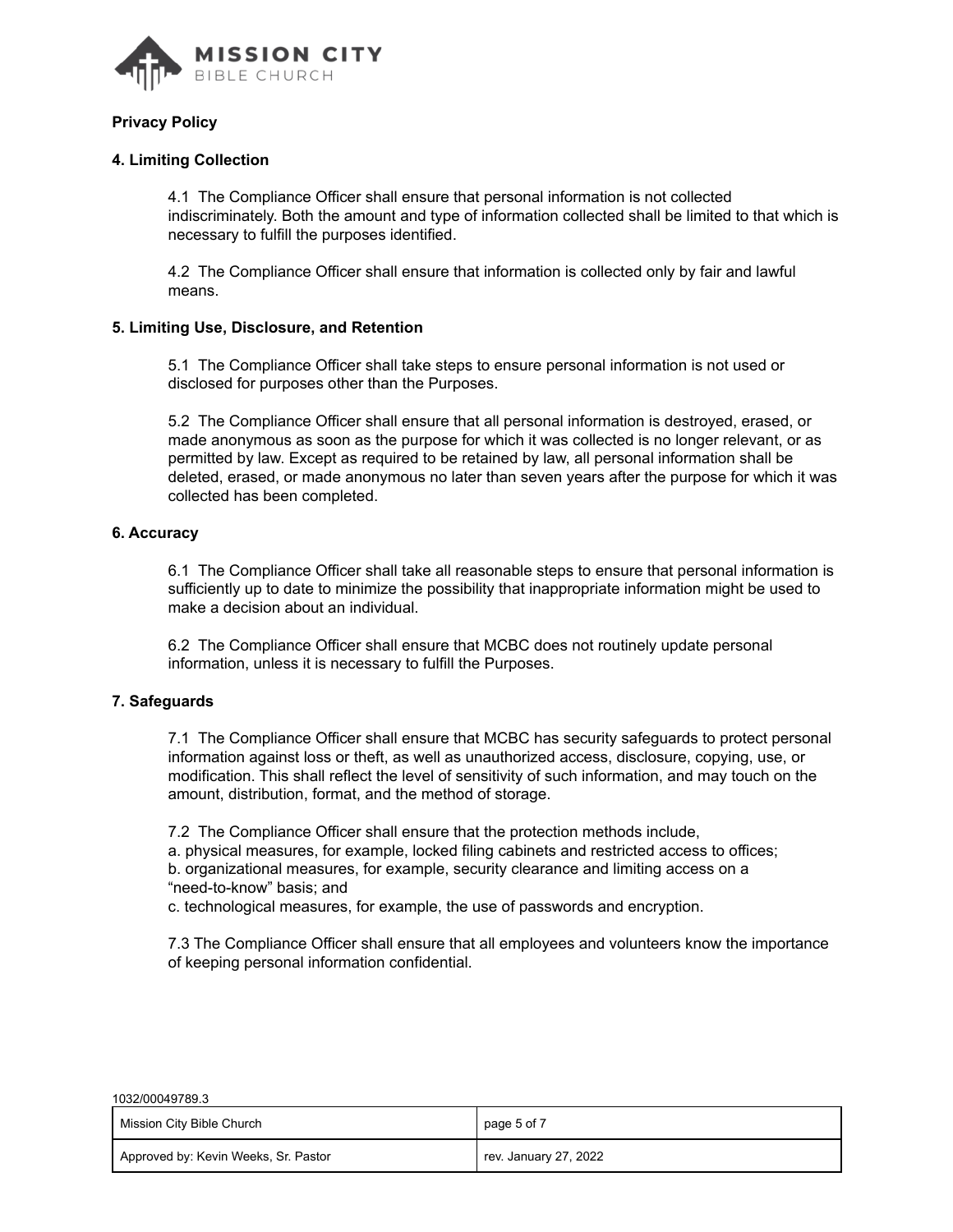

7.4 The Compliance Officer shall ensure that care is taken when personal information is disposed of or destroyed to prevent unauthorized parties from gaining access to it.

#### **8. Openness**

1032/00049789.3

8.1 The Compliance Officer shall ensure that MCBC is open about its policies and practices regarding the management of personal information, and such information will be made available without unreasonable effort in a form generally understandable.

#### **9. Individual Access**

9.1 The Compliance Officer shall ensure that upon request MCBC shall inform an individual whether MCBC holds personal information about him/her. Subject to this Policy, MCBC shall allow the individual access to their information. MCBC shall also disclose the use that has been made or is being made of this information and disclose (subject to law) the third parties to whom it has been disclosed. If the Compliance Officer believes for valid reasons that access to personal information should be denied, he/she shall consult legal counsel before making such a decision.

9.2 A person requesting his/her personal information may be required by the Compliance Officer to give sufficient information to permit MCBC to provide an account of the existence, use, and disclosure of personal information. Information shall be used only for the purpose for which it was obtained.

9.3 The Compliance Officer shall ensure that MCBC responds to an individual's request within a reasonable time and at minimal or no cost to the individual. The requested information shall be made available in a generally understandable form. For example, MCBC shall explain abbreviations or codes it uses to record information.

9.4 The Compliance Officer shall ensure that when an individual successfully demonstrates the inaccuracy or incompleteness of personal information, MCBC shall amend the information as required. Depending on the information challenged, amendment involves the correction, deletion, or addition of information. When appropriate, the amended information shall be transmitted to third parties having access to the information in question.

9.5 The Compliance Officer shall ensure that when a challenge is not resolved to the individual's satisfaction, MCBC shall record the unresolved challenge's substance. When appropriate, the unresolved challenge's existence shall be transmitted to third parties having access to the information in question.

| 1002/00049709.0                      |                       |
|--------------------------------------|-----------------------|
| Mission City Bible Church            | page 6 of 7           |
| Approved by: Kevin Weeks, Sr. Pastor | rev. January 27, 2022 |